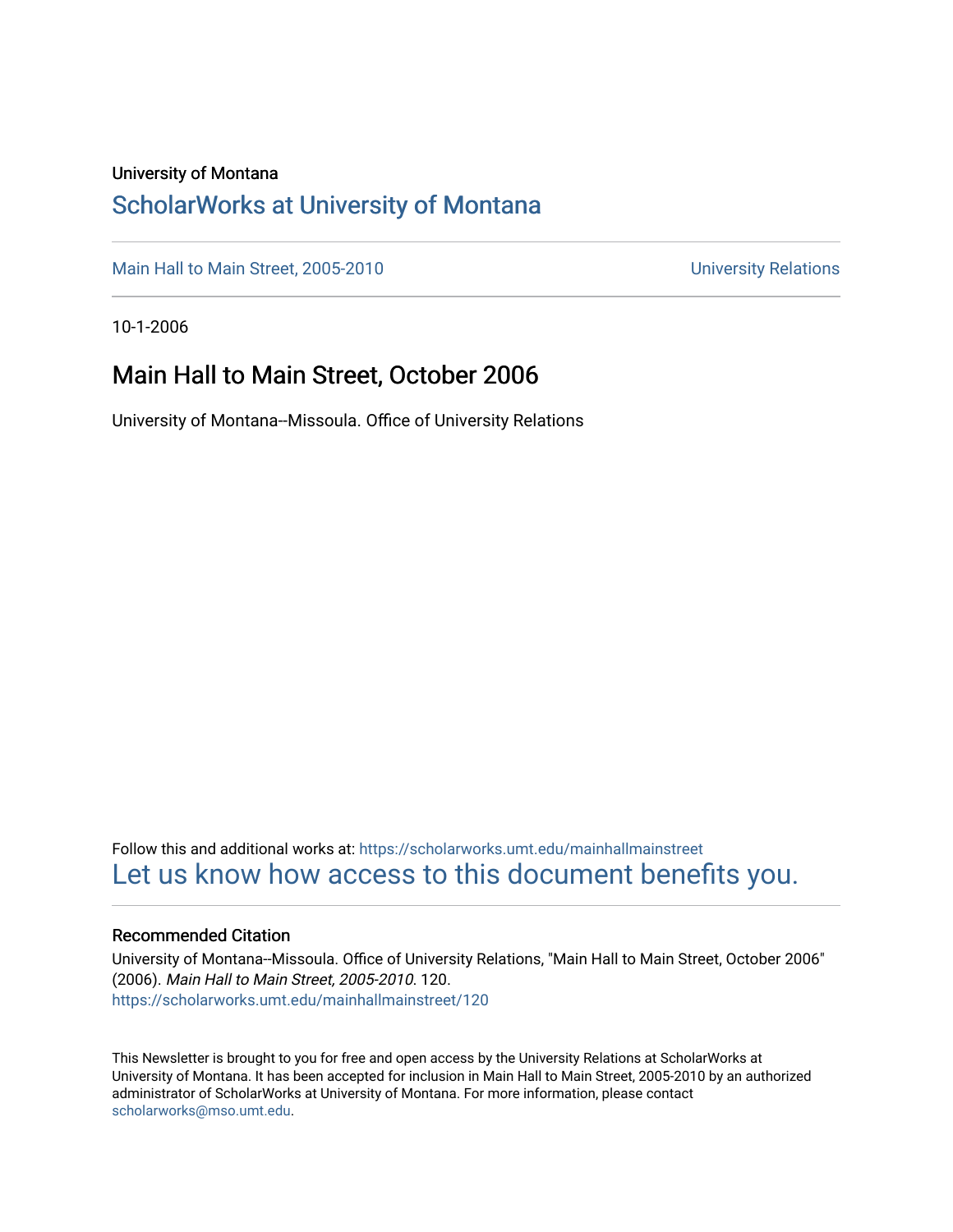#### Mansfield Library - Serials Mansfield Library, 4th Fl **INING Street** MT 59812 **October <sup>2006</sup> Vol. 12 .... No. <sup>10</sup> UNIVERSITY\_0f MONTANA !is®Wlt'<>mniunity Connecting Campus OCT <sup>1</sup> 8 2006**

# **'Silver Cloud' train tour steams across state**

 $\mathbf{W}$  ith the gleaming silver train for a<br>ministrators, professors and recruiters backdrop, University of Montana administrators, professors and recruiters welcomed prospective students to train depots in three cities on the Silver Cloud Whistle-Stop Tour.

The tour, which began Sept. 12, brought a taste of UM to Helena, Livingston and Billings to recruit local high school students and publicize the new MPACT (Montana Partnering for Affordable College Tuition) program.

"I think it was a neat thing to do," said UM Executive Vice President Jim Foley. "It got the focus on UM in a city-to-city campaign that was different."

By day, UM professors and administrators went to seven local high schools to teach classes and talk with teachers over lunch. And in the evening a reception was held at the train station, where prospective students could meet and chat face to face with everyone from UM President George Dennison to chemistry Professor Garon Smith, better known as "G-Wiz."

Dennison and other administrators spoke to groups of high school students and their parents about the world-class faculty at UM as well as the constant upgrading of facilities.

"We try to make sure at least one quarter of campus is tom up all the time," Dennison quipped.



**ASUM Vice President Cedric Jacobson (right) and Horatio Alger scholar Dan Boyce sit in the viewing platform on UM's recent "Silver Cloud" recruiting trip.**

"A unique part of the outreach we do is that the president goes with us and the deans go with us," Foley said. "So if you're interested in the Honors College or the business school, you and your parents can have a conversation with the dean."

Foley attributed the impressive showing of UM deans and administrators to the unusually large amount of space afforded by the "Silver Cloud," a

luxurious, renovated train owned by Montana Rail Link.

On hand to represent the more than 13,000 students that attend UM were Associated Students of UM president and vice president Andrea Helling and Cedric Jacobson.

"We've had a tremendous time," Helling said along the way.

**— Continued back page**

## **Griz for Kids once again looks to community for toys**

E ven though it comes long before<br>Thanksgiving, the Nov. 4 Grizzly<br>football game against Cal Poly isn't too ven though it comes long before Thanksgiving, the Nov. 4 Grizzly soon to get in the holiday spirit.

The second annual Griz for Kids toy drive will be in full swing, with boxes placed at each entrance to Washington-Grizzly Stadium for fans to drop off a new, unwrapped toy for an area youth in need.

The Montana Grizzlies and UM, Max Media and Missoula Federal Credit Union, in conjunction with the 102.5 Mountain FM's Mountain of Giving Toy Drive, are collecting toys that will be distributed

to Missoula children in need during the holiday season.

"We wanted to keep it going (a second year) as a football team and as a whole athletic department," said organizer and Grizzly football player Ryan Wells. "It's a great.way for us to give back to the community, and we have a venue in Washington-Grizzly Stadium that attracts 23,000 people."

For people who are feeling generous but aren't football fans, toys can be dropped off at any Missoula Federal Credit Union location.

For those at the Nov. 4 game, signs and people in "Griz for Kids" T-shirts will point the way to drop boxes before kickoff.

Last year, big-hearted Griz fans donated thousands of toys, and this year Wells wants the program to collect even more.

Donations go to help Mountain Home Montana, Head Start, Early Head Start, Missoula Indian Center, Youth Homes Inc., Watson Children's Shelter, A.W.A.R.E. Inc., YWCA and WORD.

For more information visit http://www. <moclub.com/grizforkids>.  $\approx$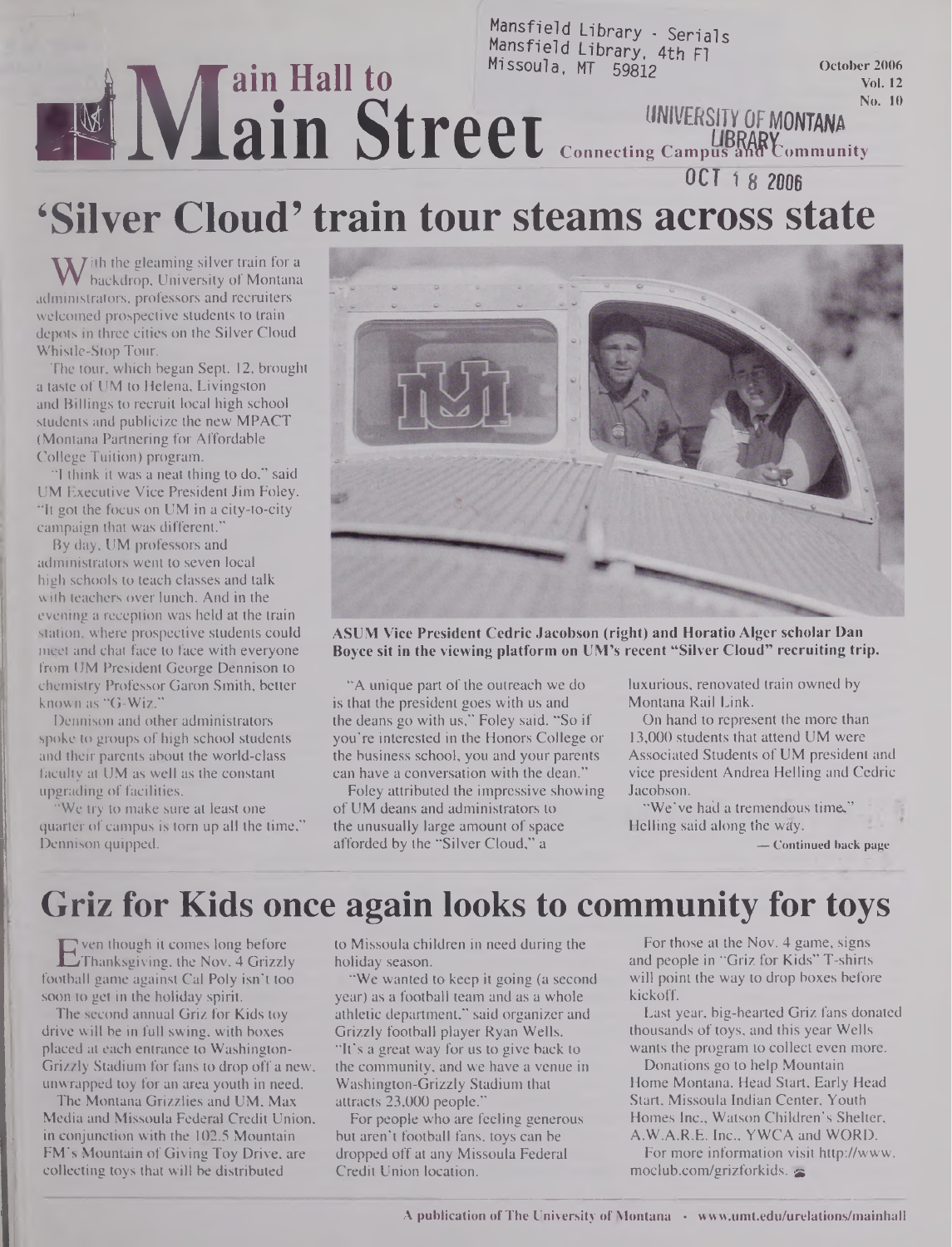### **Stones give plenty ofsatisfaction**

The Rolling Stones worked their mojo on a sellout crowd<br>at Washington-Grizzly Stadium at a mid-week concert<br>early October that at times seemed more like an invasion he Rolling Stones worked their mojo on a sellout crowd at Washington-Grizzly Stadium at a mid-week concert than a rock concert. The physical requirements of the show, as well as the draw of the legendary band, challenged UM's event planners, security team, and faculty, staff and students alike.

The stage for the Stones' A Bigger Bang tour took four days to assemble, and the tour's 70 semi-

trailers required 12 percent of campus parking for the better part of a week. The campus buzzed with the construction and preconcert anticipation. Mass-transit options were upped early in the week and put into overdrive for the Oct. 4 concert. Security was at an all-time high.

But UM planning proved more than adequate, with the night coming off with nary a hitch. Montana weather even



A San Francisco band, the Black Rebel Motorcycle Club, opened for the aging rockers while a near-full moon rose over Mount Sentinel. About a half hour after their set, the 21,000 revelers, satisfied with the time given for socializing and consuming snacks and beverages, began a wave that coursed through the arena several times. Outside thousands opted for free-of-charge proximity to the happenings by climbing Mount Sentinel or Mount Jumbo or simply placing lawn chairs on the campus grass.

When the Stones appeared with a stunning fireworks display to open with "Jumpin Jack Flash" a roar arose and people were on their feet, some not sitting for the next two hours. A massive sound system allowed

people in downtown Missoula and **— Continued back page**

### **UM to put on 'Day of Dialogue'**

Diversity and tolerance aren't the kinds of things that c<br>deducation on those topics is a good place to start. iversity and tolerance aren't the kinds of things that can be achieved in a day, but a day dedicated to conversation

UM will host its first "Day of Dialogue" Wednesday, Oct. 18, with speakers, educational workshops and exhibits to get students and faculty talking about diversity.

"Sometimes we get stuck bringing diversity down to just race," said organizer Emily Yaksitch. "Race is important, but diversity is a lot of things."

The day's events will be held symposium-style, with educational sessions at 9 and 10:30 a.m. and 3:30 p.m. and exhibits set up all day.

These sessions will include lectures, films, panel discussions and round-table discussions led by faculty, staff and students from varied campus departments.

The keynote speaker for the event is Manning Marable of Columbia University. Marable founded the Institute for African American Studies at Columbia, and his speech al 2 p.m. in the University Theatre highlights the daylong event.

"Allowing for a day is by no means conclusive," Yaksitch said. "But the intent is to facilitate dialogue."

Yaksitch said she sees UM as a progressive and open-minded campus, but also one suffering from a limited amount of diversity.

"When you have a diverse campus the rewards are immeasurable," she said. "Diversity challenges your belief systems and broadens your interactions."

The various seminar sessions have a variety of interesting titles such as "How Poverty Divides Us," "Sexism and the Search for Female Viagra" and "Fasting Ramadan and Hiking the M."

Yaksitch said she hopes the event will become an annual one at UM and at the very least make people stop and think and maybe have a conversation about diversity.

"Discussions about diversity are not easy," she said. "Exploring and active listening is what counts."

For more information on the Day of Dialogue visit http:// [www.umt.edu/dayofdialogue](http://www.umt.edu/dayofdialogue).

# **UM hits all-time enrollment record at 13,961**

U <sup>M</sup> set another enrollment record<br>with a total of 13,961 students<br>campus for fall semester 2006, an M set another enrollment record with a total of 13,961 students increase of 359 over last year's headcount of 13,602.

In addition, full-time equivalents (FTE) increased slightly for a total of 11,716 this fall, compared to last fall's 11,695. An FTE represents 15 undergraduate or 12 graduate semester credits.

Resident FTE increased from 8,606 a year ago to 8,644 this fall, while nonresident FTE were down slightly at the upper-division level because of smaller freshman classes the last two years. Graduate student enrollment was up slightly as well.

Undergraduates are carrying slightly lower credits loads, but thev still remain above the 12-credit threshold for financialaid eligibility.

UM President George Dennison said the numbers indicate that efforts over the last two years to stabilize and increase enrollments have had a positive effect.

"The slight but predictable decline among nonresident upper-division students reflects the smaller entering freshman classes during the last two years," Dennison said. "Over the next few years, we will see that rise again because of the increase in the entering class."

Dennison also noted that the credit loads of students appear to remain relatively low in part because of how the University handles online course registrations. Currently credits from those courses have never been counted toward FTEs.

Including those credits would constitute an additional 274 FTE. Dennison plans to present a conceptual plan to the state Board of Regents this week to resolve that problem.

"Students are carrying heavier loads, with an increasing number of credits taken online," Dennison said.

"In addition, we can take pride in the increased diversity of the entering freshman class of more Native American, black, Hispanic and Asian-American students with an academic profile somewhat better than the class of 2005 — an average high school GPA of 3.3 and ACT score of 23," Dennison said. "Included within the class are 10 National Merit Finalists, 32 Presidential Scholars and 123 valedictorians." $\approx$ 

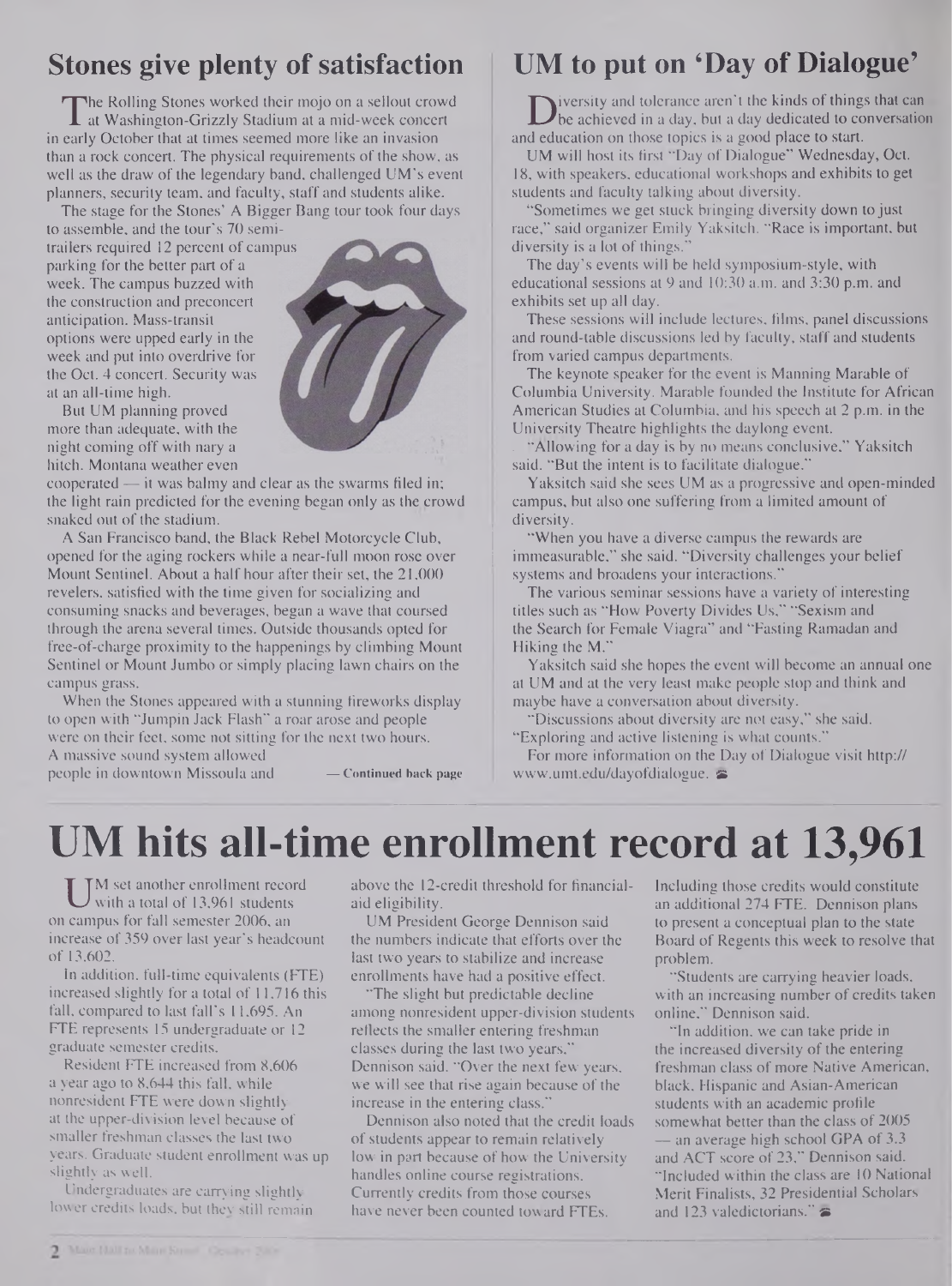**It's All Relative—**Parents, siblings and grandparents of UM students will invade campus and the Garden City Oct. 27-29 for annual Family Weekend festivities. This year's jam-packed schedule of activities begins at 8 a.m. Friday and continues until noon Sunday with events that include a city tour with Mayor John Engen and an American Indian sunrise ceremony on Mount Sentinel to honor families. Hundreds of family members from coast to coast and many states in between will trek to Missoula to check in on students, take them shopping for mid-term supplies and enjoy the many offerings of campus and community in late October. To see a complete Family Weekend schedule, visit <http://www.umt.edu/urelations/family.htm>.

**Radio Show Wins—**The Montana Broadcasters Association named an experimental radio program at UM the "Outstanding Non-Commercial Radio Program of 2005." The Footbridge Forum brings students and citizens together to discuss issues ranging from the development of south campus to American

Indians and higher education. Students produce, promote and host the show, which airs on KBGA College Radio monthly. Senior Heather Hintze of Whitefish attended the MBA awards ceremony in August to accept the award on behalf of her fellow students. The honor comes with a plaque and \$500. The program was developed by R-TV Assistant Professor Denise Dowling and has won numerous awards since its inception in 2003.

**Blogging Begins—**Ten UM students are

writing about their lives and their college experiences in online journals on the UM home page. "Voices" went live last month, replacing the Faces feature. The new blogs are intended to give prospective students an idea of what life at UM is like, as well as to foster a sense of community among UM students, employees and alumni. Online student journals reflect the increasing popularity of blogs and social networking sites like MySpace and Facebook. UM's student bloggers were chosen to reflect a broad cross-section of majors, class levels, hometowns and interests. They were selected by a committee of representatives from University Relations, Enrollment and New Student Services, Information Technology and the UM Web Development Committee.

**Mascot History—UM** has a long tradition of school spirit, and one important symbol of that spirit over the years has been the UM mascot — always a bear, but not always the fur-costumed ball of energy we know today as Monte. An exhibit tracing the evolution of  $UM$ 's mascot is on display in the lobby of the University's Maureen and Mike Mansfield Library through October. The timeline of the display of mascot memorabilia, created by Teresa Hamann of the library's K. Ross Toole Archives, begins in 1897, when a live bear cub traveled with UM's football team, then simply known as the "bears." UM's football team was renamed the Grizzlies in 1923. The exhibit moves though the numerous live bear cubs who served as University mascots, first named Teddy, then Fessy and finally, in the 1960s, Cocoa. UM's costumed mascot during the 1980s, dubbed Otto, donned a variety of fun-loving outfits to entertain crowds at Grizzly football games, Hamann said. It wasn't until 1991 that UM's mascot became known as Monte, short for Montana. "During Homecoming in October, UM alums will have an opportunity to take a stroll down memory lane through the

exhibit," said Donna McCrea, head of archives at the library. But even with information from the archives, University Relations and the Adams Center Hall of Champions, McCrea said the library doesn't have a complete history of UM's mascot. She is asking University alumni, staff, faculty members and others to search their scrapbooks and UM treasure troves to help build the library's collection of photographs, newspaper clippings and other items that document mascot history. To donate items or photographs, call McCrea at 406-243-4403 or e-mail donna. mccrea@<umontana.edu>.

**Better Bus—**The Missoula Urban Transportation District, which oversees the city bus service Mountain Line, has recently donated a 35-foot bus to UM. Nancy Wilson, director of the ASUM Office of Transportation, said the donation of the 35-foot Gillig Transportation bus is a first. Wilson said Mountain Line just received five new buses and was going to have a surplus, so ASUM requested that they donate one of the vehicles to UM.

Wilson said she hopes that extra size will help alleviate an enduring problem for Park-N-Ride and U-DASH bus services: having to leave people behind. The **ANA**vices combine to give approximately 1,800 rides each day, and during peak times students are sometimes left to wait for the next circuit before they can hitch a ride. The bus, while not brand new, will still be the newest vehicle in the fleet, which should mean added reliability and longevity. The donated bus is a 1996 model compared to the two buses in use now, which were built in 1988 and 1989.

**Adult Courses—**UM's Osher Lifelong Learning Institute has received a \$300,000 grant from the Bernard Osher Foundation to fund courses for older adults in the greater Missoula area. The first installment of the grant arrived just in time for the fall term and an open house. The open house will introduce the Montana Osher Lifelong Learning Institute to prospective and returning MOLLI members and give them a chance to meet instructors and the volunteer council members who guide the institute. Classes are interactive sessions with no projects or examinations that meet on six consecutive Fridays. There are three six-week terms offered each year. In addition to a \$25 annual membership, MOLLI members pay a \$50 fee per course with discounts for couples enrolled in the same class. For more information, call Continuing Education at 406-243-2905 or visit <http://www.umt>. **edu/ce/plus55.**

**Pakistan Exchange—**UM took another step to promote research and study opportunities among nations this month when UM President George Dennison signed an agreement with the University of Peshawar, Pakistan. The agreement makes possible faculty and student exchanges between the two universities. The first exchange prompted by the agreement was a visit to UM by Asif Khan, director of the University of Peshawar's National Centre of Excellence in Geology. While in Missoula, Khan gave presentations on the 2005 Kashmir earthquake, the focus of his current research.

**Tax Institute—If the intricacies of the U.S. tax code get you** excited, it's time to attend UM's 54th Annual Tax Institute. Offered by the UM School of Law, the institute will be held Friday and Saturday, Oct. 27-28, at Missoula's Doubletree Hotel. Eleven **— Continued back page**